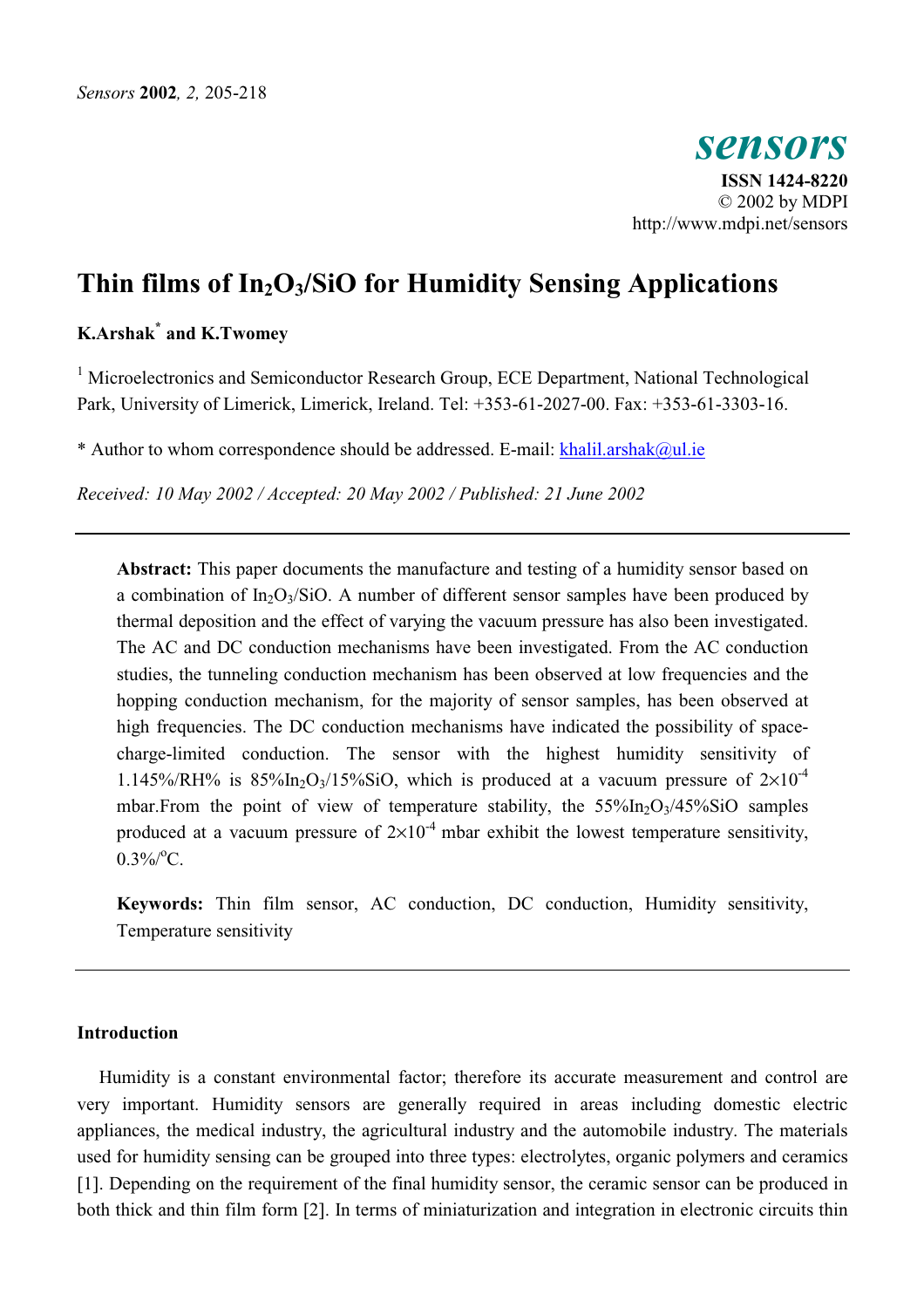film sensors are the more desirable candidates [3]. The final use of this sensor is to incorporate it into a portable handheld measurement system. Therefore, a thin film sensor has been investigated from  $In_2O_3/SiO.$ 

#### **Experimental Procedures**

The sensor samples have been produced from a combination of  $In_2O_3/SiO$ . A number of different combinations have been investigated. The samples that are produced at a low vacuum pressure are denoted by LP#1-4 and the samples produced at a high vacuum pressure are denoted by HP#1-4. Table 1 shows the different combinations that have been produced.

| Sample $(7\times10^{-5}$ mbar) | Ratio $(wt.^{9}\%)$                           | Sample $(2\times10^{-4}$ mbar) | Ratio(wt. %                                   |
|--------------------------------|-----------------------------------------------|--------------------------------|-----------------------------------------------|
| LP#1                           | $95\%$ In <sub>2</sub> O <sub>3</sub> /5%SiO  | HP#1                           | $95\%$ In <sub>2</sub> O <sub>3</sub> /5%SiO  |
| LP#2                           | $85\%$ In <sub>2</sub> O <sub>3</sub> /15%SiO | HP#2                           | $85\%$ In <sub>2</sub> O <sub>3</sub> /15%SiO |
| LP#3                           | $75\%$ In <sub>2</sub> O <sub>3</sub> /25%SiO | HP#3                           | $75\%$ In <sub>2</sub> O <sub>3</sub> /25%SiO |
| LP#4                           | $55\%$ In <sub>2</sub> O <sub>3</sub> /45%SiO | HP#4                           | $55\%$ In <sub>2</sub> O <sub>3</sub> /45%SiO |

**Table 1.** Summary of the different sensor samples produced at low and high vacuum pressure.

The thin film structures are prepared using thermal deposition under high vacuum in an Edwards E306A coating unit. The coating unit is equipped with a 550-Watt rotary pump and an E040 diffusion pump capable of achieving a vacuum of  $6.5 \times 10^{-7}$ mbar with the assistance of liquid nitrogen trap facilities. The conductor, which has a final thickness of 2000Å, is deposited in an interdigitated pattern at a deposition rate of 20Å/sec. The purpose of this pattern is to increase the admittance of any materials deposited between the interdigits [4]. Next, the sensing layer, of thickness 1000Å, is deposited in a rectangular pattern over the conductor at a deposition rate of 12 Å/sec.

## **Microstructure of the Thin Films**

SEM (scanning electron microscope) has been performed on the thin film samples to examine the structure. The results on the  $95\frac{\text{Mn}}{2}\text{O}_3/5\frac{\text{Mn}}{2}\text{O}_3$  are discussed here. Figure 1 shows the image obtained at a magnification of 2000 and Figure 2 shows the image obtained at a magnification of 10,000. At a magnification of 2000 the low porosity of the sample can immediately be seen. The particles are close together with relatively few pores between them. Overall it can be said that there is low porosity and the sample appears to be quite dense. At a higher magnification of 10,000, the surface is examined at a much closer range. The separate particles can clearly be seen. However, they are aligned closely together, without any pores separating them. These findings illustrate that the sensing mechanisms in the thin films are probably restricted to a surface-related effect and the bulk has little or no part to play in the conduction mechanisms.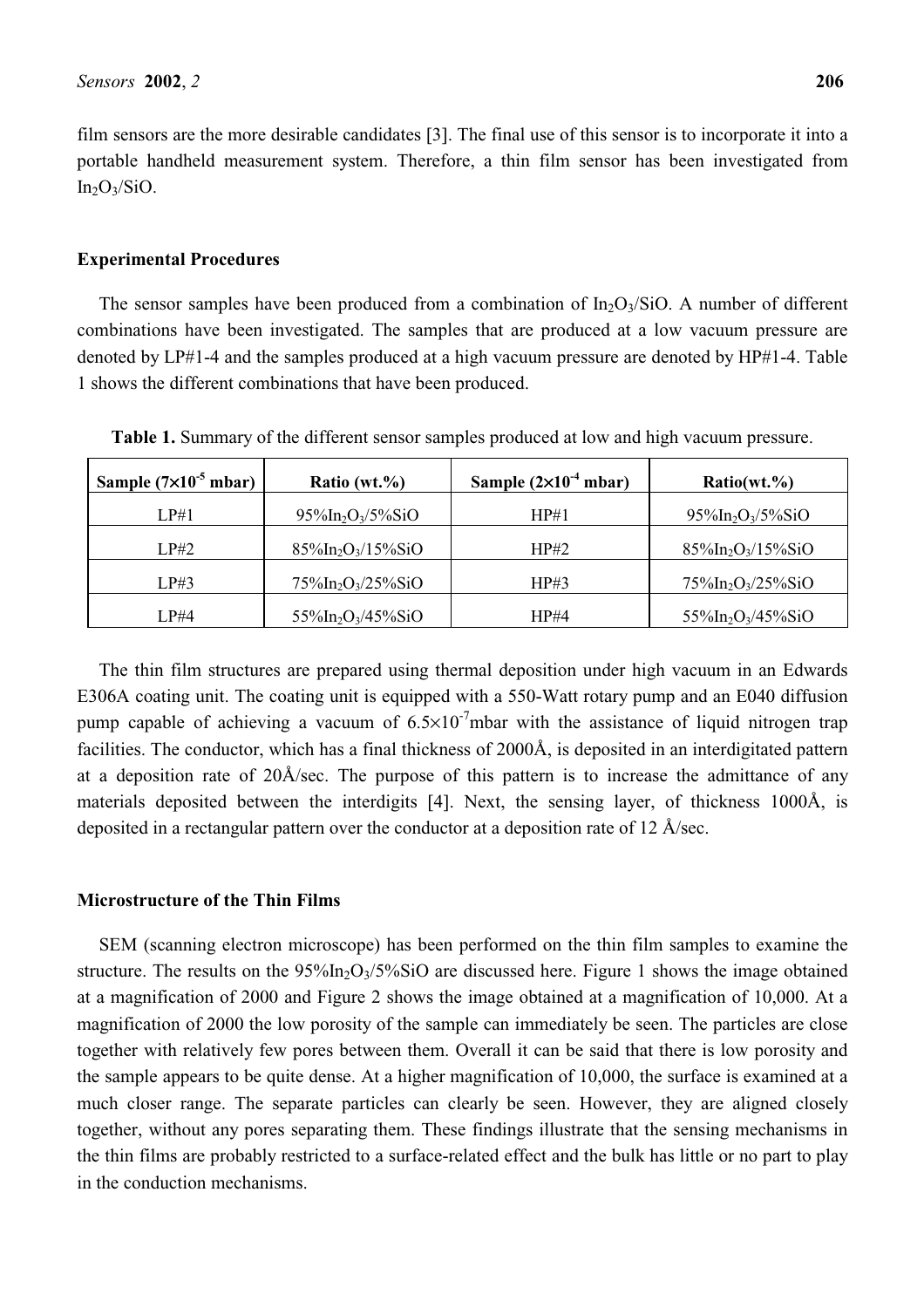

**Figure 1.** SEM image of the surface of the In<sub>2</sub>O<sub>3</sub>/SiO thin films obtained at a magnification of 2,000.



**Figure 2.** SEM Image of the surface of the  $In_2O<sub>3</sub>/SiO$  thin films obtained at a magnification of 10,000.

# **The Sensor Structure and Dimensions**

It has been previously mentioned that the conductor is of an interdigitated pattern. Interdigitated structures (IDS) are commonly used as a basis for gas-sensitive layers [5]. The advantage of sensors based on this structure is the simple and cheap fabrication process and the ability to use the sensor in a wide range of applications without crucial changes to the sensor design [6]. The IDS is an arrangement of two comb electrodes interlocked into each other. The structure can be considered as many capacitances in parallel sandwiched between the alumina substrate and the sensing film. The sensing layer is deposited over the conductor in a rectangular pattern. The IDS measures an area of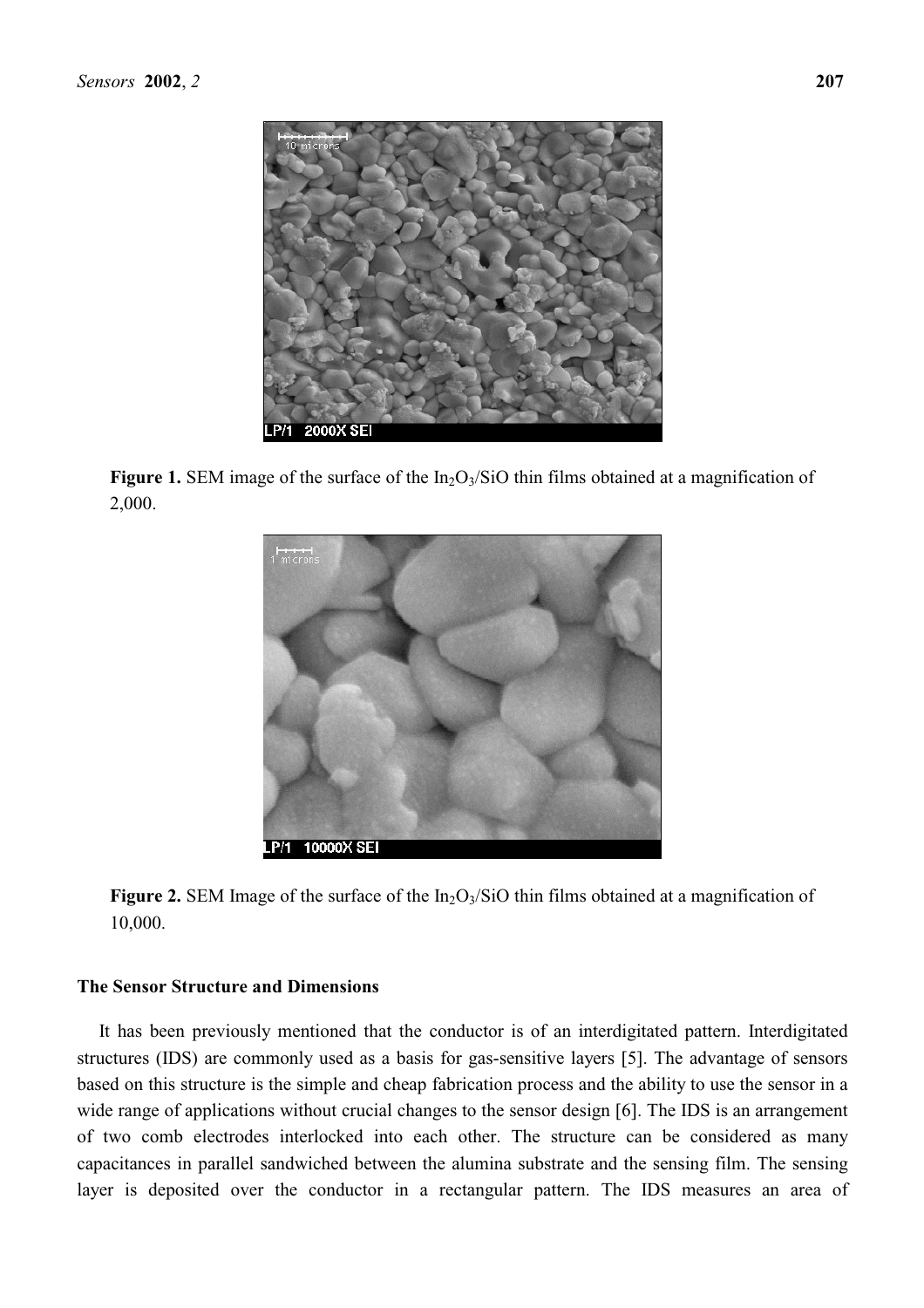9mm×8mm. Each electrode has a total of 10 interdigits, with each interdigit has a thickness of 0.1mm and a length of 6mm. The space between each interdigit is 0.3mm.

# **Results**

When a new material is investigated for use as a humidity sensor, there will be a number of initial questions, including the mechanisms by which the sensor conducts, the sensitivity of the sensor to humidity and cross-sensitivity to temperature. The following sections deal with the above issues. Firstly, the AC and DC conduction mechanisms are studied. This is followed by an investigation into the temperature response of the samples. Finally, the sensitivity of the samples to humidity is determined.

#### AC Conduction for the In<sub>2</sub>O<sub>3</sub>/SiO samples

 $In_2O_3$  thin films having different properties can be prepared by changing factors such as the method of preparation, the substrate temperature, the vacuum pressure etc. The transport properties of thin films strongly depend on their structure (grain size and shape, structural defects etc.) and purity (nature and concentration of the impurities, absorbed and adsorbed gases etc. [7]. Therefore, it is important to investigate how the transport properties of  $In_2O_3/SiO$  films change with different preparative methods. The AC conduction mechanisms of the  $In_2O<sub>3</sub>/SiO$  samples produced at both low and high vacuum pressure have been studied. The plots of log conductance versus log frequency are shown in Figure 3  $(LP#1-4)$  and Figure 4 (HP#1-4).



**Figure 3.** The variation of conductance against frequency for the  $In_2O_3/SiO$  samples produced at low vacuum pressure.

The frequency variation of the ac conductivity component  $\sigma_{ac}$  may often be approximated by the expression of Pollack and Geballe [8],

$$
\sigma_{ac} = \sigma_{tot} - \sigma_{dc} = A\omega^s,
$$
 (1)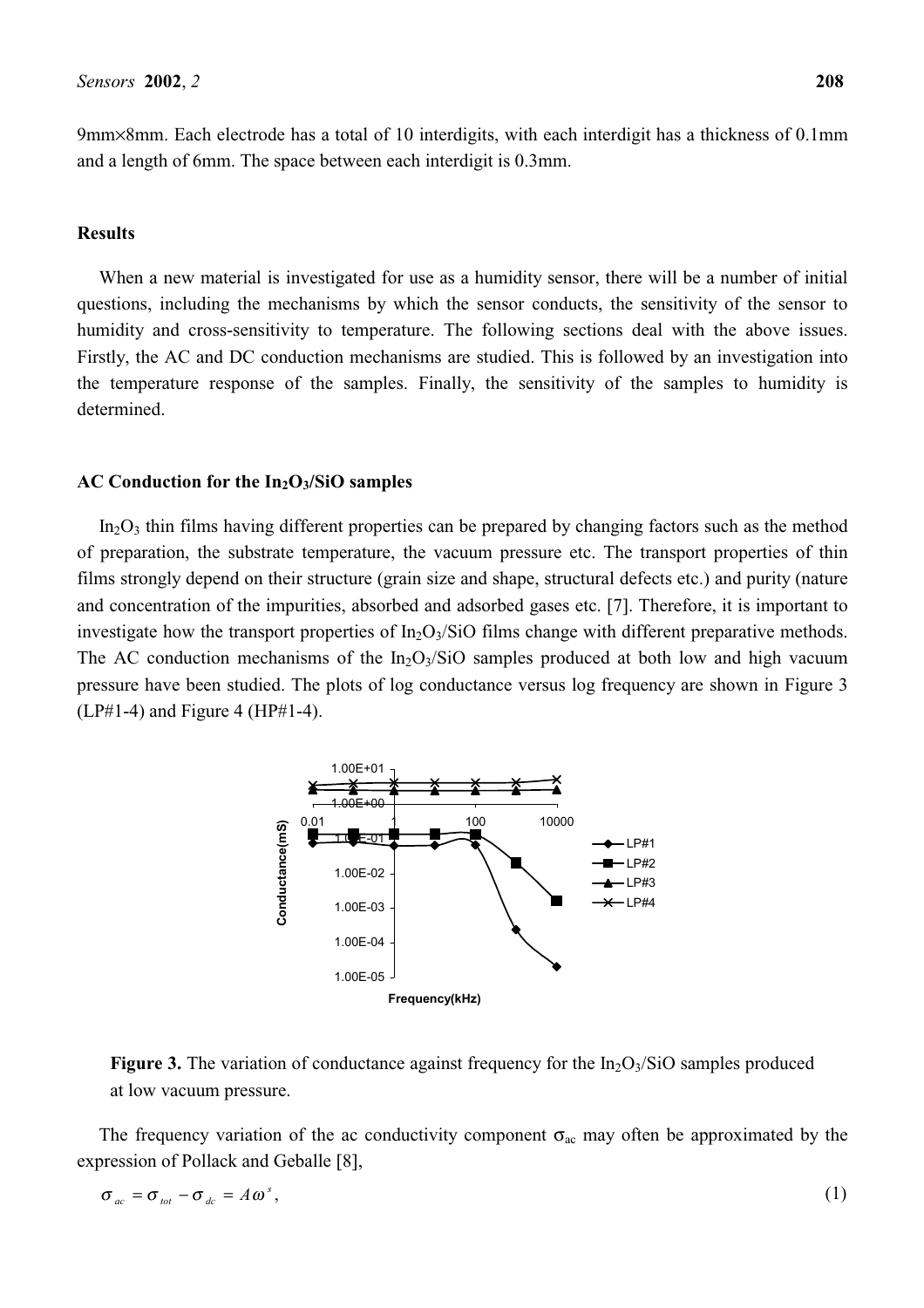where  $\sigma_{tot}$  is the total conductivity, A is a constant,  $\omega$  is the angular frequency and s is an index. The value of the index s can be obtained by evaluating the slope of log  $\sigma$  versus log f curves. According to Pollak and Geballe [8], if the slope value s is between 0.5 and 1, i.e.

 $0.5 < s < 1$ .

The dominant AC conduction mechanism is hopping of electrons. Values of s outside this range indicate a tunnelling AC conduction mechanism. The s values for the sensor samples have been determined and are tabulated in Table 2.



**Figure 4.** The variation of conductance against frequency for the  $In_2O<sub>3</sub>/SiO$  samples produced at high vacuum pressure.

| <b>Sample</b> | S value<br>$0-100kHz$ | S value<br>100kHz-10MHz |
|---------------|-----------------------|-------------------------|
| LP#1          |                       | 0.61                    |
| LP#2          |                       | 0.95                    |
| LP#3          |                       |                         |
| LP#4          |                       | 0.09                    |
| HP#1          |                       | 0.75                    |
| HP#2          |                       | 0.99                    |
| HP#3          |                       |                         |
| HP#4          |                       | 0.16                    |

**Table 2.** The s values obtained from log conductance versus log frequency.

Two distinct regions of operation can be identified for the following samples, LP#1,LP#2, HP#1 and HP#2. Region 1, spanning 0-100kHz, indicates tunneling as the dominant AC conduction mechanism (s=0). Region 2, spanning 100kHz-10MHz, indicates hopping as a dominant AC conduction mechanism (0.5<s<1). The hopping conduction mechanism has previously been observed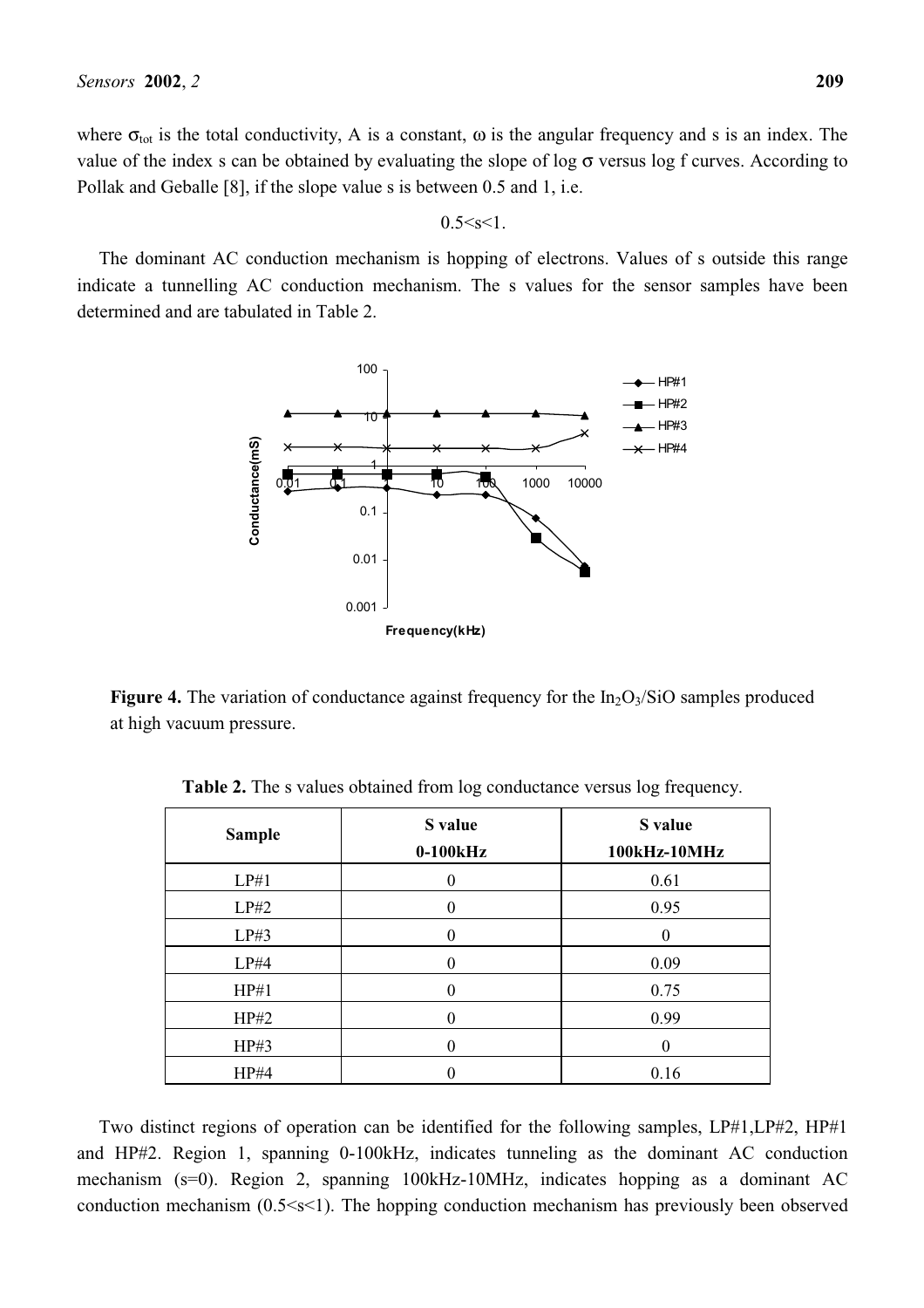for In<sub>2</sub>O<sub>3</sub> [9] and CuInSeO<sub>2</sub> [10]. For the remaining samples, LP#3,4 and HP#3,4, a constant value for s (s=0) indicate that tunneling is the AC conduction mechanism observed over the entire frequency span.



**Figure 5.** The variation of capacitance against frequency for the  $In_2O<sub>3</sub>/SiO$  samples produced at low vacuum pressure.



**Figure 6.** The variation of capacitance against frequency for the  $In_2O_3/SiO$  samples produced at high vacuum pressure.

The variation of capacitance against frequency is plotted in Figure 5 and Figure 6. It is found that the capacitance decreases as the frequency increases. At higher frequencies (>1kHz) the capacitance remains constant. This behaviour has previously been observed in thin films of copper indium diselenide [10]. The increase of capacitance with the decrease of frequency in the lower frequency range can be attributed to charge carriers being blocked at the electrodes [10,11]. As a result, the carriers become trapped or replaced at the electrodes, resulting in space charge and macroscopic field distortion. This space charge layer should lead to a substantial increase in capacitance [12-14].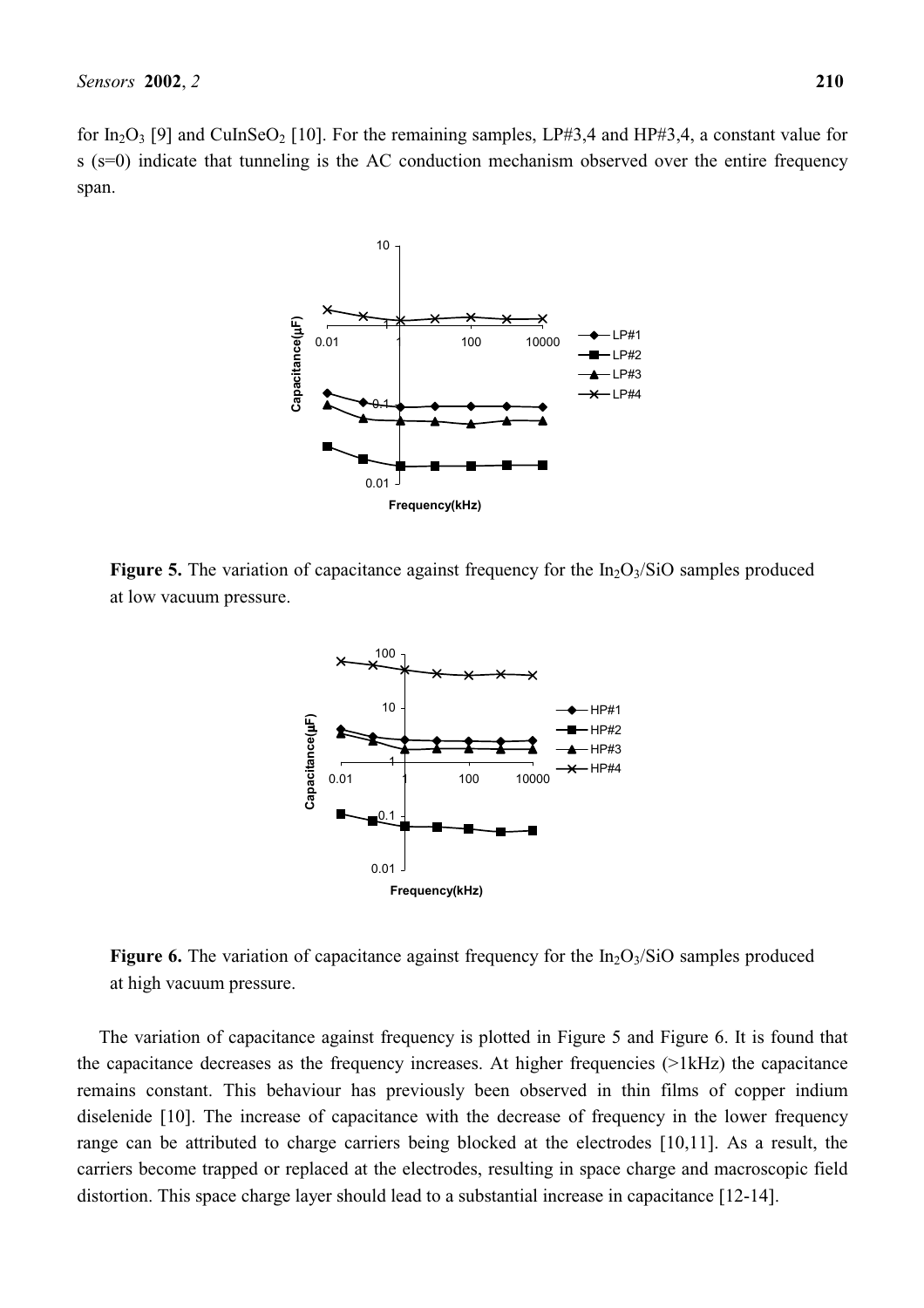## DC Conduction in thin films of In<sub>2</sub>O<sub>3</sub>/SiO at low fields

At low-fields thin films usually exhibit an ohmic I-V relationship, i.e. the current is linear to the voltage [15]. Voltage was applied to the sensor samples and the resulting current was recorded. From the curves, an indication of the DC conduction mechanisms can be obtained. A maximum voltage of 31V was applied to the sensor samples. The results for the low pressure are graphed in Figure 7. Sample LP#1 shows a linear ohmic I-V relationship over the voltage range 0-31V. LP#2 shows two regions, region A (0-15V): an ohmic region, shows a linear I-V relationship and region B (>15V): a non-ohmic region, shows a non-linear I-V relationship. LP#3 and 4, show three distinct regions of operation, which are indicated on the graphs by A, B and C. These three regions can be observed from the I-V plots of LP#3; region A: 0-8V, is ohmic, B: 8-11V, non-ohmic and C, above 11V, breakaway region, which precedes breakdown. For LP#4 the three regions are as follows: region A: 0-8V, region B: 8-18V and region C: 18V and above. Possibly, three regions of operation could be observed in LP#1,2 is a sufficiently high voltage was applied.



**Figure 7.** I-V plots for the  $In_2O_3/SiO$  samples produced at low pressure.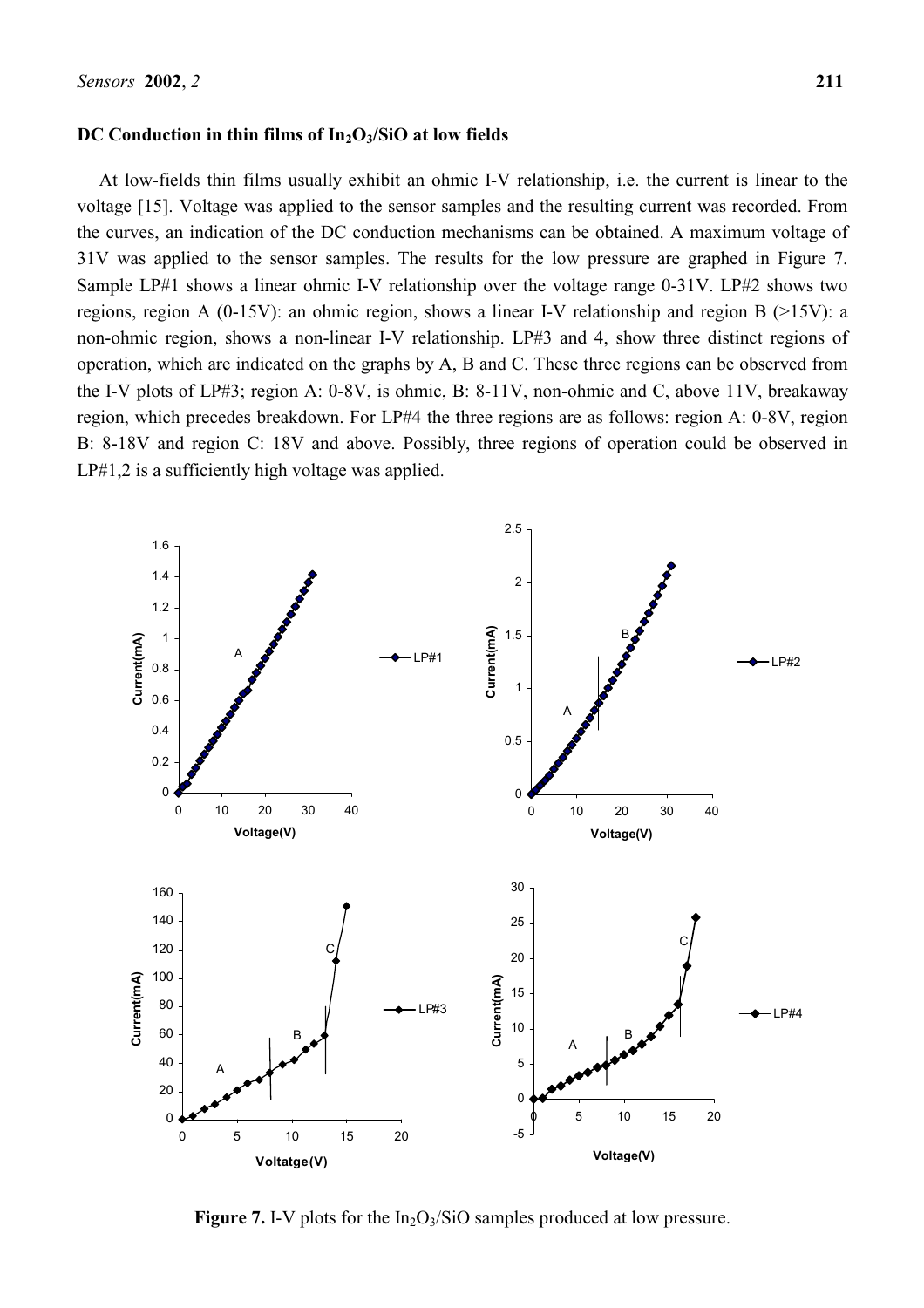The I-V curves for HP#1-4 are shown in Figure 8. A maximum voltage of 31V was applied to HP#1 and a linear I-V relationship was observed over the entire voltage range. A voltage of 31V was also applied to HP#2 and two regions of operation were observed. Region A: (0-17V): the ohmic region, shows a linear I-V relationship and region B  $(>17V)$ : the non-ohmic region, shows a non-linear I-V relationship. One could imagine that a much higher voltage would need to be applied in order to observe a breakdown region in the samples. HP#3 exhibits three regions of operation. Region A (0- 9V): the ohmic region, shows a linear relationship between I and V. Region B (9-14V): the non-ohmic region, shows a non-linear relationship between I and V. Region C (>14V): is the breakaway region. HP#4 also exhibits three regions of operation. Between 0V and 10V, an ohmic region (A) is observed. There is a linear relationship between I and V. From 10V and 14V a non-ohmic region (B) is observed. Finally, a breakaway region (C) is observed at 16V and above.



**Figure 8.** I-V plots for the  $In_2O_3/SiO$  samples produced at high pressure.

A general statement can be made governing the I-V plots and the samples; as the  $In_2O_3$  content decreases the I-V plots change from an overall ohmic relationship, to two distinct regions (Region A: ohmic and Region B: non-ohmic), to three distinct regions (Region A: ohmic, Region B: non-ohmic and Region C: breakaway). The plots where three distinct regions of operation have been observed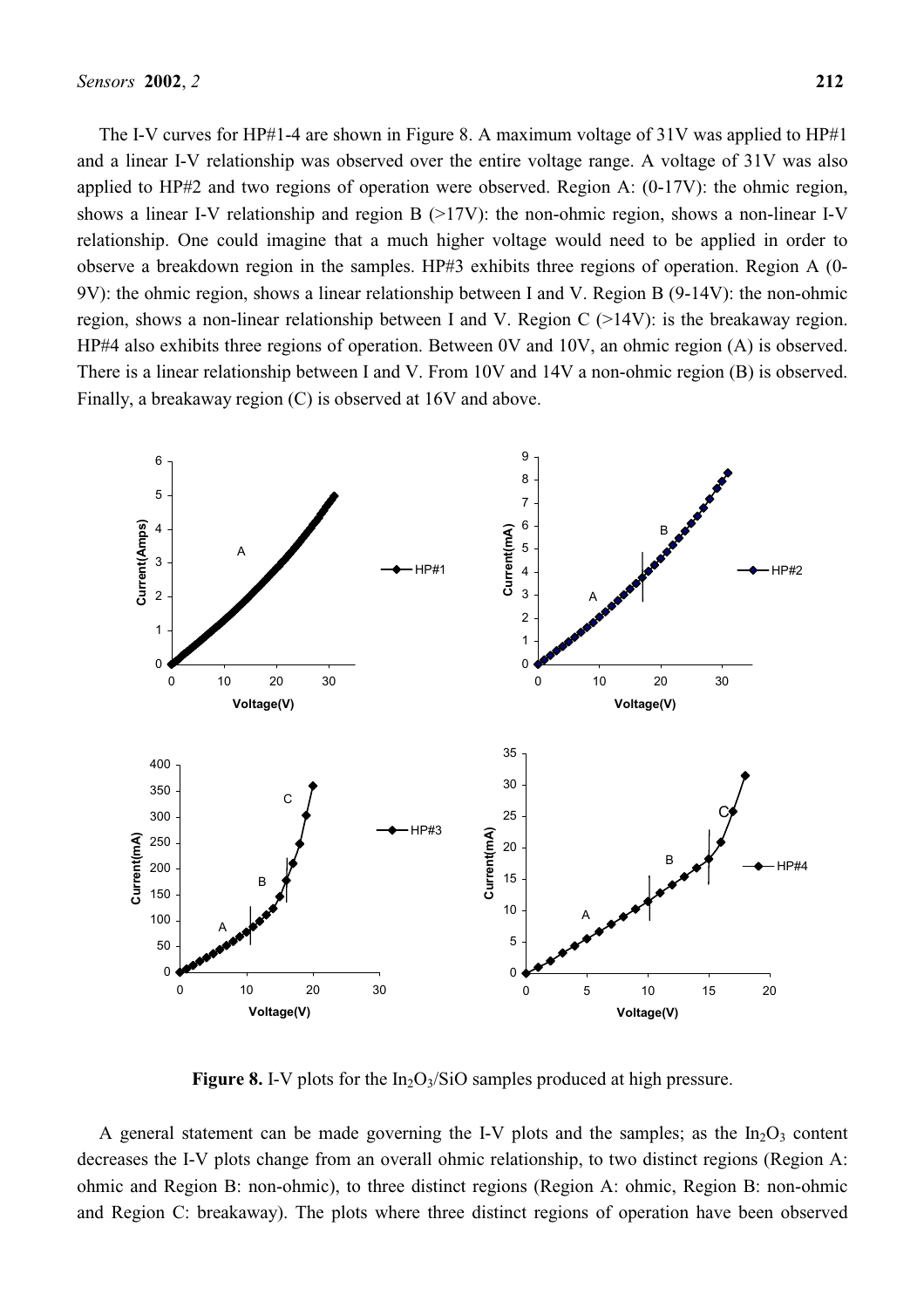could be an indication of space charge limited conduction. However, further tests will need to be conducted to ascertain this statement.

## **Temperature Response**

Temperature is a common interfering variable in humidity sensing. Therefore, it is important to determine its effect on the sensors in this study. The samples have been exposed to increasing temperature (293K-423K). Overall, the samples show a resistance decrease with increasing temperature, according to the relationship,

$$
R = R_0 \exp\left(\frac{E_a}{kT}\right) \tag{2}
$$

where R is the resistance,  $R_0$  is the initial resistance,  $E_a$  is the activation energy and k is Boltzmann's constant. The temperature response can be given in terms of the relative variation, ∆R, of the sensor resistance to a given temperature,

$$
\Delta R = \left(\frac{R_0 - R_t}{R_0}\right) \times 100\%
$$
\n(3)

where R0 is the initial resistance of the sensor and Rt is the resistance at different temperatures. The calibration curves for the samples were obtained by plotting ∆R against the temperatures. Figure 9 and Figure 10 show the changes in ∆R against temperature for the low pressure and high pressure samples. The sensitivity of the samples to the temperatures has been determined from the slope of ∆R and is shown in Table 3.



**Figure 9.** The relative resistance change expressed as a percentage against increasing temperature for the  $In_2O_3/SiO$  samples produced at low pressure.

For the high pressure samples a decrease in temperature sensitivity is observed with decreasing  $In_2O_3$ . This trend is also observed in the low pressure samples. Therefore, the sensors with the best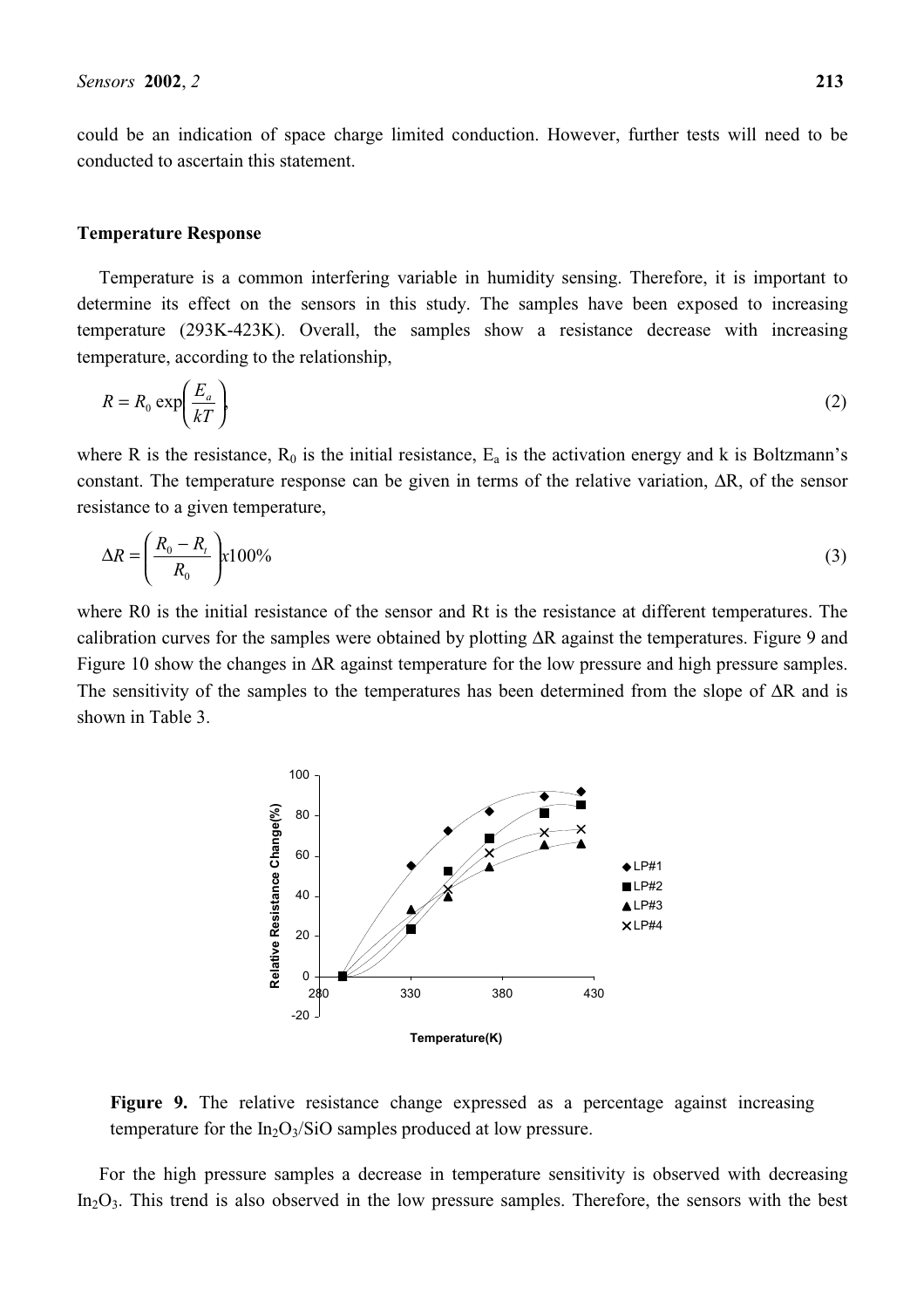thermal stability are produced from the  $55\%$ In<sub>2</sub>O<sub>3</sub>/SiO ratio, at both the high and low vacuum pressures.



Figure 10. The relative resistance change expressed as a percentage against increasing temperature for the  $In_2O_3/SiO$  samples produced at high pressure.

| <b>Sample</b> | Sensitivity $(\frac{6}{K})$ | <b>Sample</b> | Sensitivity( $\%$ /K) |
|---------------|-----------------------------|---------------|-----------------------|
| LP#1          | 0.8                         | HP#1          | 0.9                   |
| LP#2          | 0.6                         | HP#2          | 0.7                   |
| LP#3          | 0.5                         | HP#3          | 0.5                   |
| LP#4          | 0.4                         | HP#4          |                       |

**Table 3.** The temperature sensitivity of the sensor samples.

## **Humidity Response**

To test the humidity sensitivity of the sensors they were exposed to increasing levels of humidity (RH%). The humidity response has been determined in a similar manner to the temperature response,

$$
\Delta R = \left(\frac{R_0 - R_{hum}}{R_0}\right) \times 100\%
$$
\n<sup>(4)</sup>

where  $R_0$  is the initial resistance of the sensor and  $R_{\text{hum}}$  is the resistance at different humidity levels. The values of ∆R against RH% for the low pressure samples at 30 and 60°C are plotted in Figure 11 and Figure 12. The relative resistance change was recorded over the humidity range 40RH%-90RH% at both 30 and  $60^{\circ}$ C. The response signals show a good linearity for the given RH% range.

Table 4 lists the humidity sensitivity of each sample at the different operating temperatures. The highest sensitivity is exhibited by LP#2, indicating that the ratio  $85\frac{\text{m}}{\text{m}_2\text{O}_3}/15\frac{\text{m}}{\text{m}}\text{SiO}$  has the greatest potential for use in a humidity sensing application.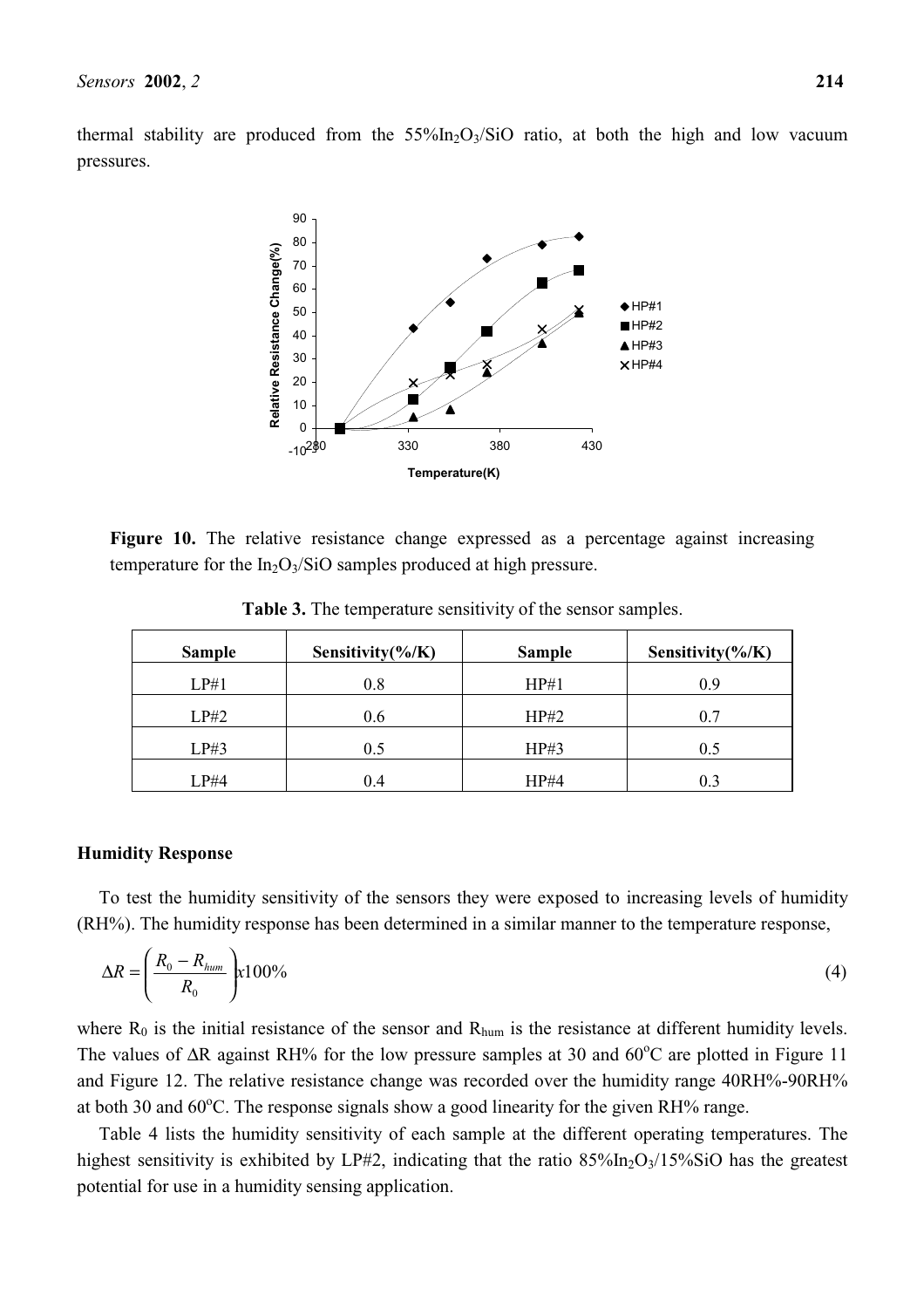

**Figure 11.** Humidity Sensitivity Curves for  $In_2O_3/SiO$  at  $30^{\circ}C$ .



**Figure 12.** Humidity Sensitivity Curves for  $In_2O_3/SiO$  at  $60^{\circ}C$ .

| <b>Table 4.</b> Relative humidity $\frac{9}{6}$ sensitivity of each $In_2O_3/SiO$ |
|-----------------------------------------------------------------------------------|
| sample produced at low pressure, at $30^{\circ}$ C and $60^{\circ}$ C.            |

| <b>Sample</b> | $RH\%$ sensitivity at 30 <sup>°</sup> C | RH% sensitivity at $60^{\circ}$ C |
|---------------|-----------------------------------------|-----------------------------------|
| LP#1          | $0.222\%/RH\%$                          | $0.352\%/RH\%$                    |
| LP#2          | $0.506\% / RH\%$                        | $0.644\% / RH\%$                  |
| LP#3          | $0.239\%/RH\%$                          | $0.328\%/RH\%$                    |
| LP#4          | $0.436\%/RH\%$                          | $0.566\% / RH\%$                  |

The plots of ∆R against RH% for the high pressure samples at 30 and 60°C are shown in Figure 13 and Figure 14. The highest humidity sensitivity is once again observed for the  $85\%$ In<sub>2</sub>O<sub>3</sub>/15%SiO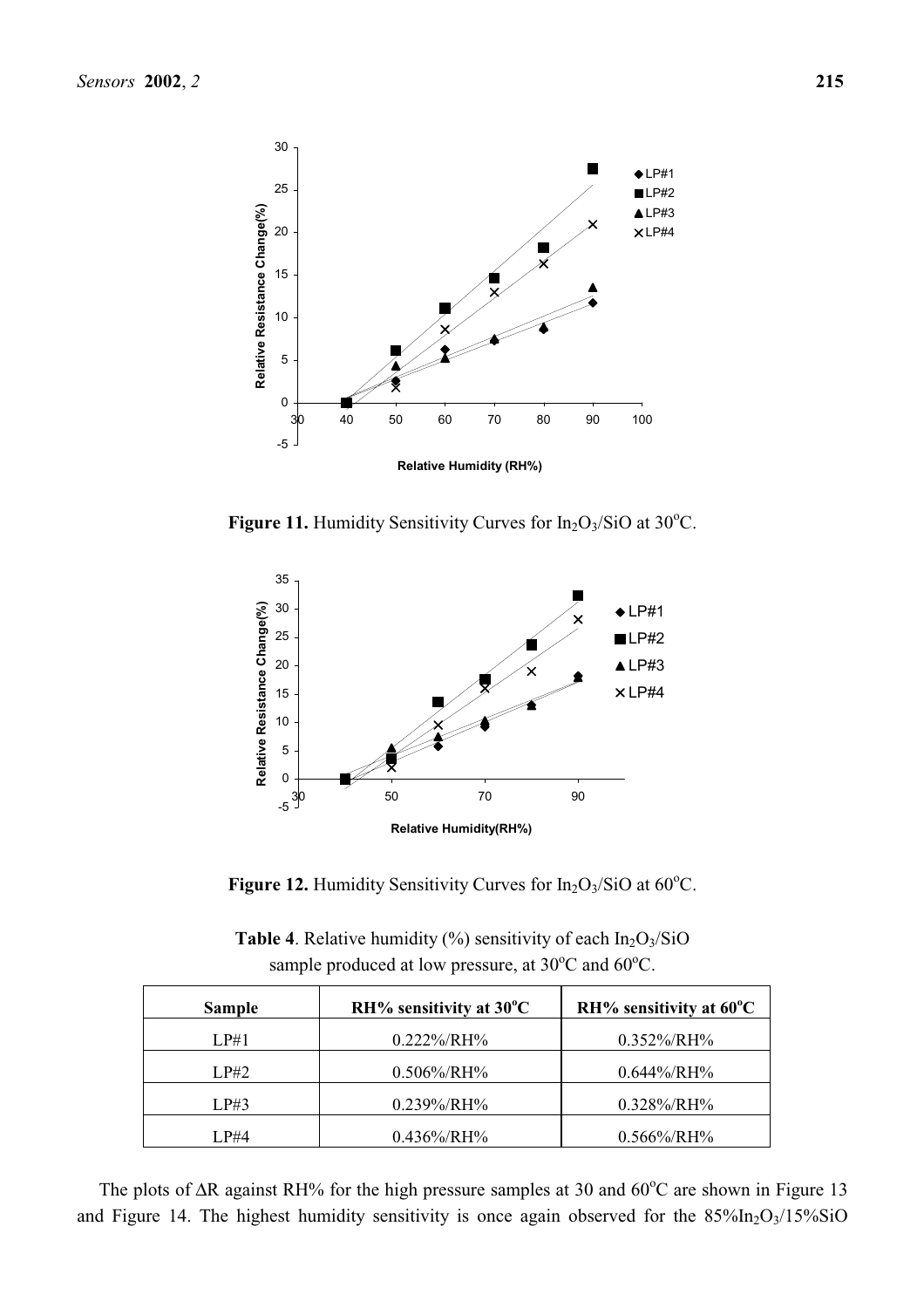ratio, HP#2. The sensitivities obtained for HP#2,  $1.045\%$ /RH% at 30oC, and  $1.145\%$ /RH% at 60<sup>o</sup>C, are higher than the values obtained for LP#2 (0.506 at  $30^{\circ}$ C, 0.644%/RH% at 60 $^{\circ}$ C). Therefore, the most promising material for humidity sensing appears to be the  $85\%$ In<sub>2</sub>O<sub>3</sub>/15%SiO ratio produced at a vacuum pressure of 2×10-4 mbar.



**Figure 13.** Humidity Sensitivity Curves for  $In_2O<sub>3</sub>/SiO$ , produced at high vacuum pressure, at  $30^{\circ}$ C.



**Figure 14.** Humidity Sensitivity Curves for In<sub>2</sub>O<sub>3</sub>/SiO, produced at high vacuum pressure, at  $60^{\circ}$ C.

| <b>Sample</b> | $RH\%$ sensitivity at 30 <sup>°</sup> C | $RH$ % sensitivity at 60 $^{\circ}$ C |
|---------------|-----------------------------------------|---------------------------------------|
| HP#1          | $0.795\% / RH\%$                        | $0.833\%/RH\%$                        |
| HP#2          | $1.046\%/RH\%$                          | $1.145\% / RH\%$                      |
| HP#3          | $0.3\% / RH\%$                          | $0.326\%/RH\%$                        |
| HP#4          | $0.508\%/RH\%$                          | $0.7532\%$ /RH%                       |

**Table 5.** Relative humidity  $\frac{0}{0}$  sensitivity of each  $In_2O_3/SiO$ sample, produced at high vacuum pressure, at  $30^{\circ}$ C and  $60^{\circ}$ C.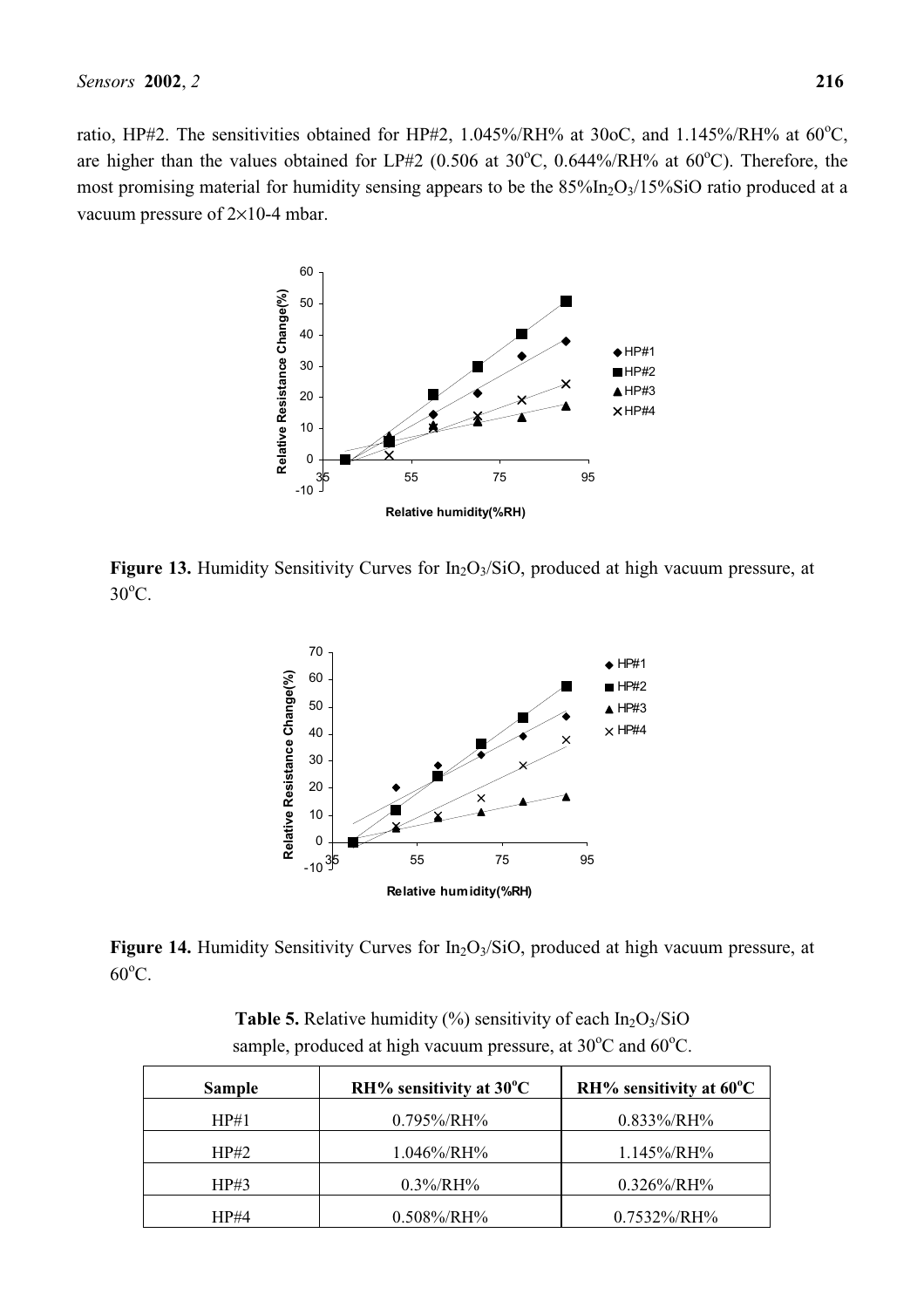# Mechanism of Water Adsorption for In<sub>2</sub>O<sub>3</sub>/SiO thin films

All the sensor samples exhibit a resistance decrease with increasing RH%. Initially, water vapour chemisorbs on the surface of the sensor. The electrical response will depend on the number of water molecules adsorbed on the sensor surface, as seen in spinel thin film humidity sensors [16]. Water is then physically adsorbed on top of the chemisorbed layer, on-top of which further physisorbed layers will be formed. The physically adsorbed multi-layered water molecules on the surface of the thin sensing film play a dominating role for the humidity sensing mechanism [17]. It has been reported that conduction in thin films occurs through ionic carriers, while electronic conduction at low RH% is negligible [16]. The absence of capillary pores makes water condensation, and hence electrolytic conduction, impossible. This results in a thin film humidity sensor having a lower humidity sensitivity than a thick film humidity sensor. However, the advantages to thin films are shorter response time, and a smaller temperature coefficient, due to the lack of condensed water in the pores and the large intrinsic resistance [17]. The conduction mechanism involved in the water adsorption is related to the surface coverage of water [18], and is mainly attributed to the hopping mechanism [2]. The hopping conduction mechanism has been observed in LP#1,2 and HP#1,2, indicating that this mechanism could be responsible for the humidity sensing operations.

# **Conclusion**

An investigation has been conducted into the use of thin films of  $In_2O_3/SiO$  as a humidity sensor. The results have indicated that the ratio  $85\frac{\text{m}}{\text{m}}\text{O}_3/15\frac{\text{m}}{\text{m}}\text{SiO}$  produced at a vacuum pressure of  $2\times10^{-4}$ mbar shows the best potential for use in a humidity sensing application. A humidity sensitivity of 1.046%/RH%, at temperature of 30°C, and a sensitivity of 1.145%/RH%, at a temperature of 60°C, has been obtained. All the samples have exhibited sensitivity to temperature, with the lowest temperature sensitivity attributed to 55%  $In_2O<sub>3</sub>/45\% SiO$  ratio. This ratio produced at low vacuum has a temperature sensitivity of 0.4%/K and at high vacuum has a temperature sensitivity of 0.3%/K. In general, two statements can be made concerning the amount of  $In_2O_3$  in the overall combination of  $In_2O_3/SiO$ : firstly, a decrease in temperature sensitivity is observed with decreasing  $In_2O_3$ , and secondly, as the  $In_2O_3$  content decreases the regions observed in the I-V plots change from an overall ohmic relationship (region A), to two distinct regions (Region A: ohmic and Region B: non-ohmic), to three distinct regions (Region A: ohmic, Region B: non-ohmic and Region C: breakaway).

## **References**

- 1. Yamazoe, N.; Shimizu, Y. Humidity Sensors: principles and applications. *Sensors and Actuators* **1986**, *10*, 379-398,.
- 2. Traversa, E. *Sens. Actuators B* **1995**, *23*, 135-156.
- 3. Niranjan, R.S.; Sathaye, S.D.; Mulla, I.S. *Sens. Actuators B* **2001**, *81*, 64-67.
- 4. Prudenziati, M. *Handbook of Sensors and Actuators*, Vol.1, Thick Film Sensors, Elsevier, (1994).
- 5. Hoffman, T.; Schroder, K.; Zacheja, J.; Binder, J. *Sens. Actuators B* **1996**, *37*, 37-42.